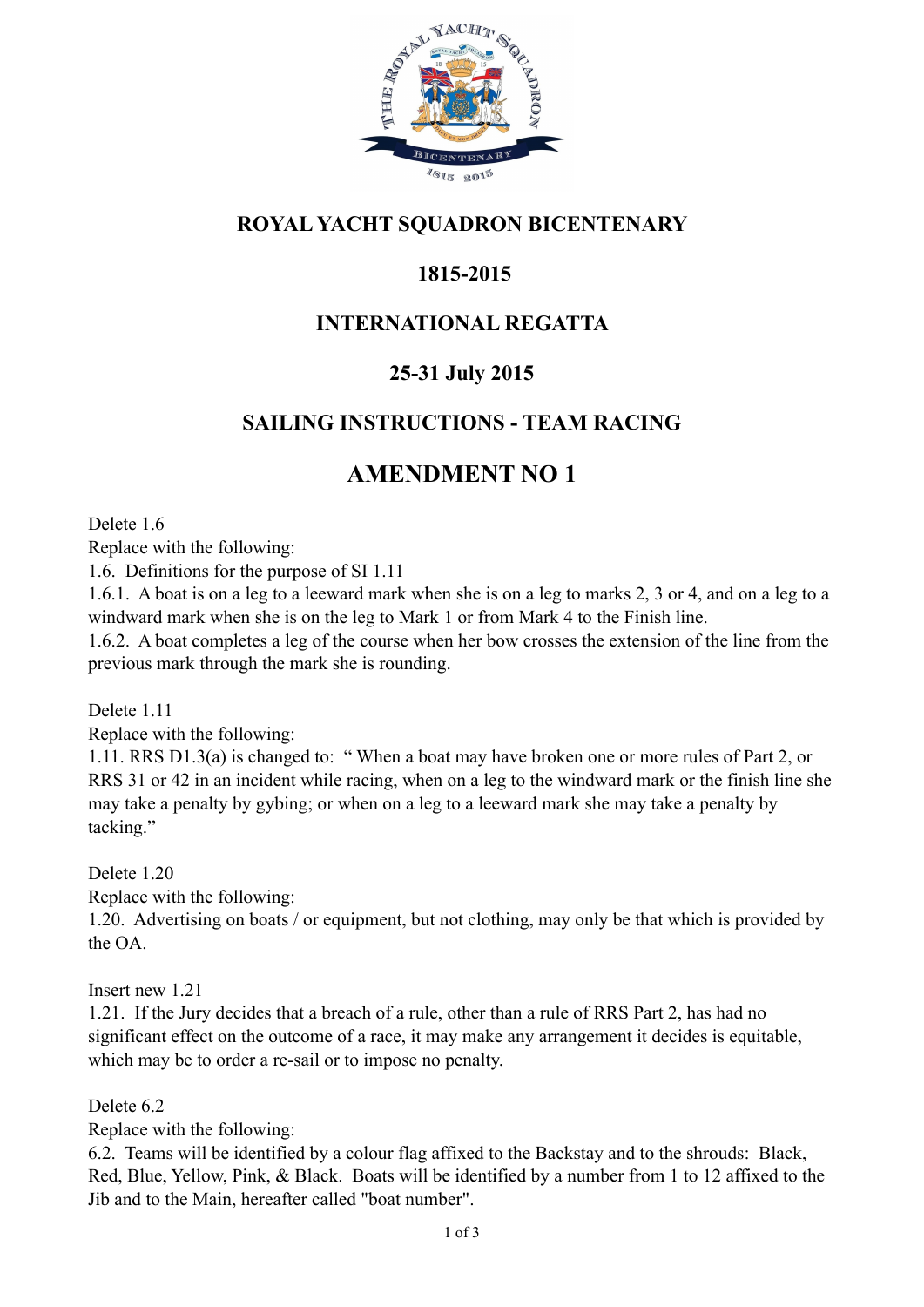Delete 9.3

Replace with the following:

9.3. The Finishing Line will be a straight line between the course side of the finishing mark and the mast or staff displaying a Blue flag on the CV, leaving the CV to Port. If an Inner Distance Mark (IDM) is laid, the Finishing Line shall be between the course side of the IDM and the course side of the finishing mark.

Delete 9.7. Insert the following: **9.7. Course Limits**

9.7.1. Team leaders, coaches, support boats and spectator boats shall stay at least 150 metres outside areas where boats are racing from the time of the Preparatory Signal of the first race until all boats have finished or retired or the race committee signals a postponement, general recall or abandonment. For the avoidance of doubt this rule applies to any racing taking place during the event.

9.7.2 Team leaders, coaches, support boats and spectator boats shall comply with requests and instructions from the race committee and umpires

9.7.3 Team leaders, coaches and support boats shall be marked with the RYS Bicentenary Flag, which may be obtained at Registration.

9.7.4. The RC or umpires may protest a team whose team leader, coach or support boat does not comply with this SI but a breach of it is not open to protest by a competitor. This changes RRS 60.1.

Addendum C

Delete the Coach / Support & Spectator Boat Area with the accompanying buoys.

Delete "Coach / Support boats shall be ANCHORED in the Defined Area. See SI 9.7.4." Replace with:

"Team Leaders, coaches, support boats and spectator boats shall stay at least 150 metres outside areas where boats are racing."

Delete Definition Replace with the following: DEFINITION: See SI 1.6.

1.6.1. A boat is on a leg to a leeward mark when she is on a leg to marks 2, 3 or 4, and on a leg to a windward mark when she is on the leg to Mark 1 or from Mark 4 to the Finish line.

1.6.2. A boat completes a leg of the course when her bow crosses the extension of the line from the previous mark through the mark she is rounding.